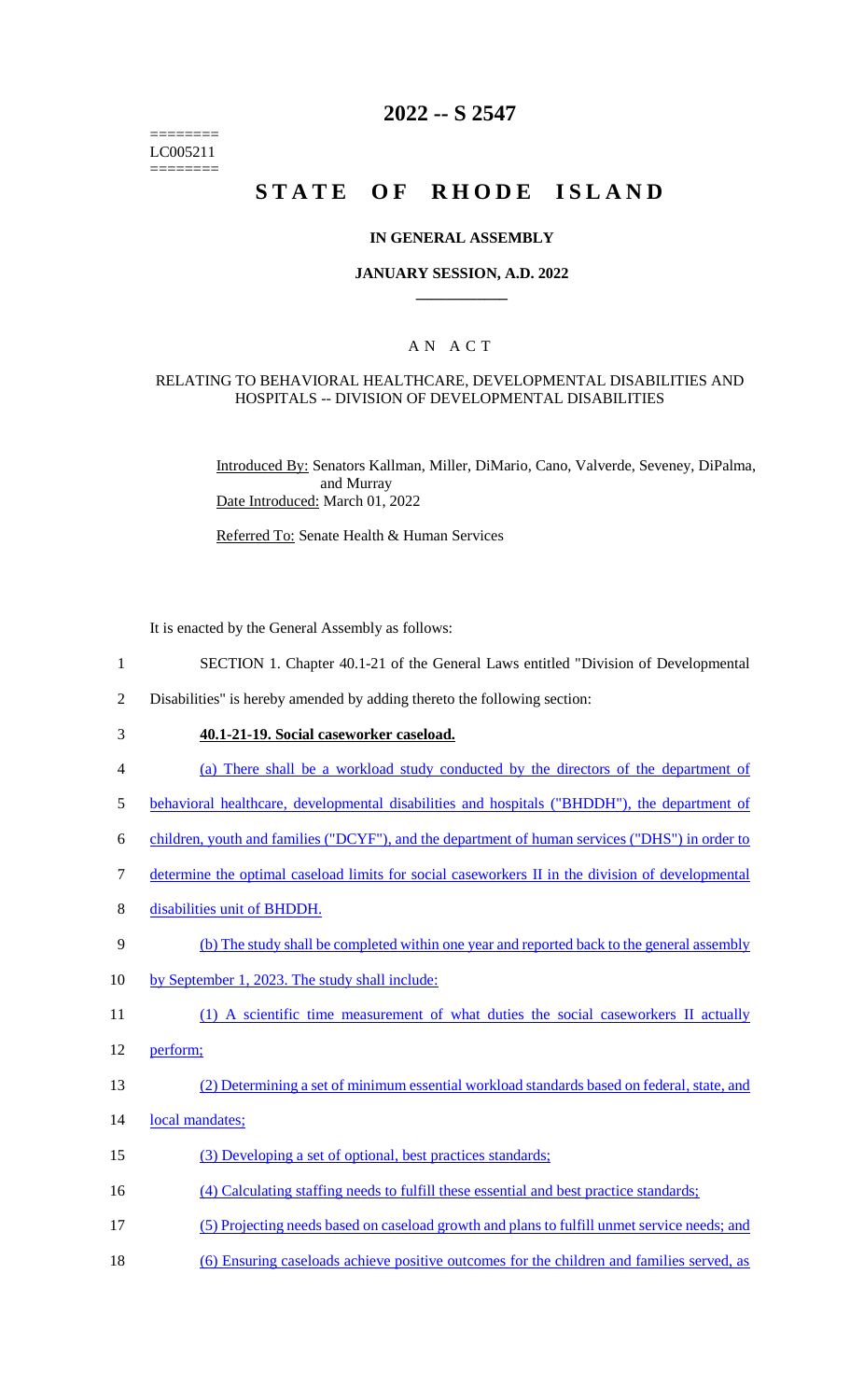- 1 well as considering worker turnover.
- 2 (c) Until such time as the study is completed, the caseload limit for social caseworkers II
- 3 shall be one hundred fifty (150) clients per social caseworker II.
- 4 SECTION 2. This act shall take effect upon passage.

======== LC005211 ========